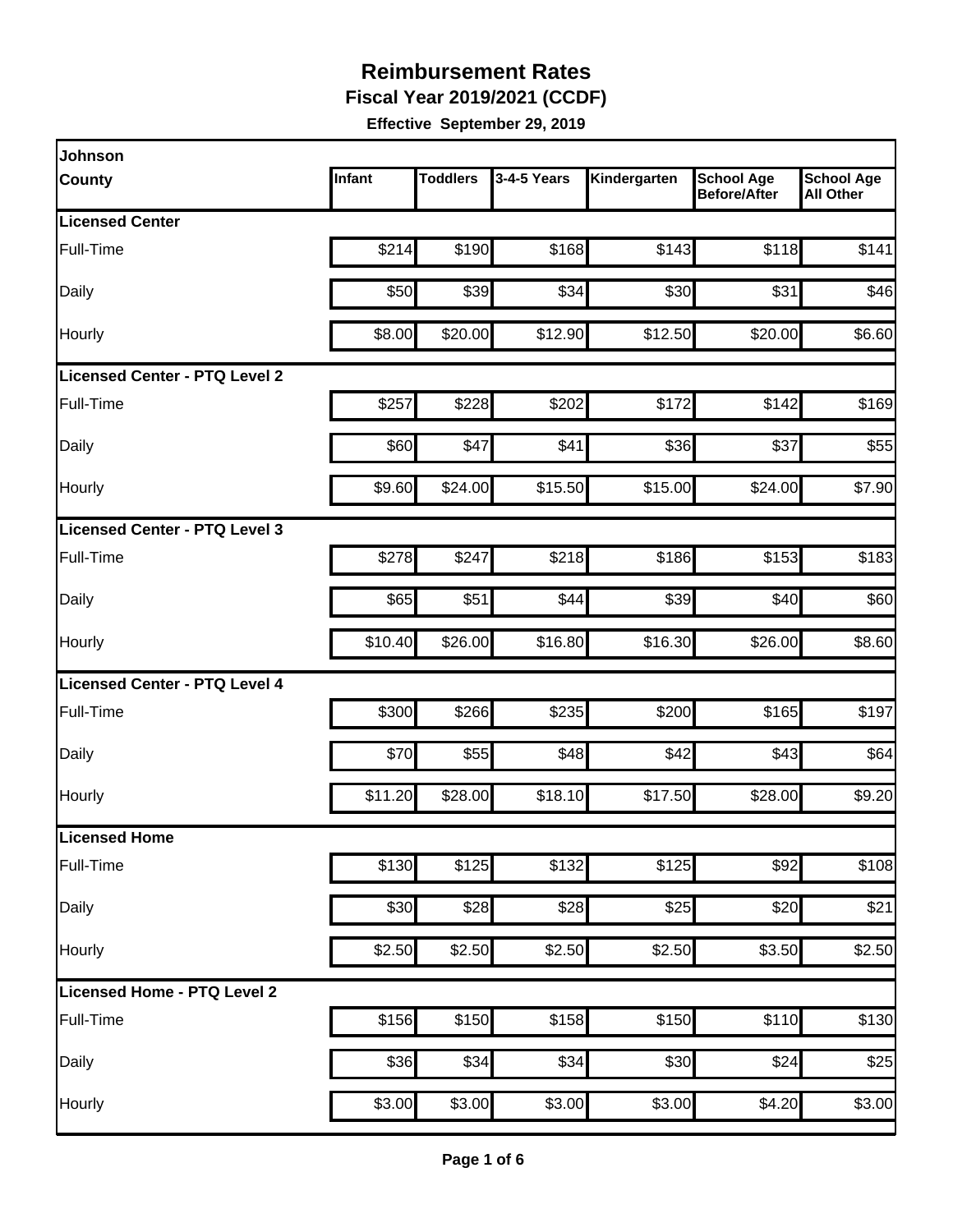**Fiscal Year 2019/2021 (CCDF)** 

| <b>Johnson</b>                           |         |                 |             |              |                                   |                                       |
|------------------------------------------|---------|-----------------|-------------|--------------|-----------------------------------|---------------------------------------|
| <b>County</b>                            | Infant  | <b>Toddlers</b> | 3-4-5 Years | Kindergarten | <b>School Age</b><br>Before/After | <b>School Age</b><br><b>All Other</b> |
| Licensed Home - PTQ Level 3              |         |                 |             |              |                                   |                                       |
| Full-Time                                | \$169   | \$163           | \$172       | \$163        | \$120                             | \$140                                 |
| Daily                                    | \$39    | \$36            | \$36        | \$33         | \$26                              | \$27                                  |
| Hourly                                   | \$3.30  | \$3.30          | \$3.30      | \$3.30       | \$4.60                            | \$3.30                                |
| <b>Licensed Home - PTQ Level 4</b>       |         |                 |             |              |                                   |                                       |
| Full-Time                                | \$182   | \$175           | \$185       | \$175        | \$129                             | \$151                                 |
| Daily                                    | \$42    | \$39            | \$39        | \$35         | \$28                              | \$29                                  |
| Hourly                                   | \$3.50  | \$3.50          | \$3.50      | \$3.50       | \$4.90                            | \$3.50                                |
| <b>Registered Ministry</b>               |         |                 |             |              |                                   |                                       |
| Full-Time                                | \$124   | \$107           | \$100       | \$90         | \$63                              | \$93                                  |
| Daily                                    | \$32    | \$30            | \$28        | \$27         | \$16                              | \$17                                  |
| Hourly                                   | \$3.90  | \$4.00          | \$2.10      | \$2.10       | \$3.60                            | \$3.70                                |
| <b>Registered Ministry - PTQ Level 1</b> |         |                 |             |              |                                   |                                       |
| Full-Time                                | \$169   | \$149           | \$134       | \$117        | \$91                              | \$117                                 |
| Daily                                    | \$41    | \$35            | \$31        | \$29         | \$24                              | \$32                                  |
| Hourly                                   | \$6.00  | \$12.00         | \$7.50      | \$7.30       | \$11.80                           | \$5.20                                |
| <b>Registered Ministry - PTQ Level 2</b> |         |                 |             |              |                                   |                                       |
| Full-Time                                | \$257   | \$228           | \$202       | \$172        | \$142                             | \$169                                 |
| Daily                                    | \$60    | \$47            | \$41        | \$36         | \$37                              | \$55                                  |
| Hourly                                   | \$9.60  | \$24.00         | \$15.50     | \$15.00      | \$24.00                           | \$7.90                                |
| <b>Registered Ministry - PTQ Level 3</b> |         |                 |             |              |                                   |                                       |
| Full-Time                                | \$278   | \$247           | \$218       | \$186        | \$153                             | \$183                                 |
| Daily                                    | \$65    | \$51            | \$44        | \$39         | \$40                              | \$60                                  |
| Hourly                                   | \$10.40 | \$26.00         | \$16.80     | \$16.30      | \$26.00                           | \$8.60                                |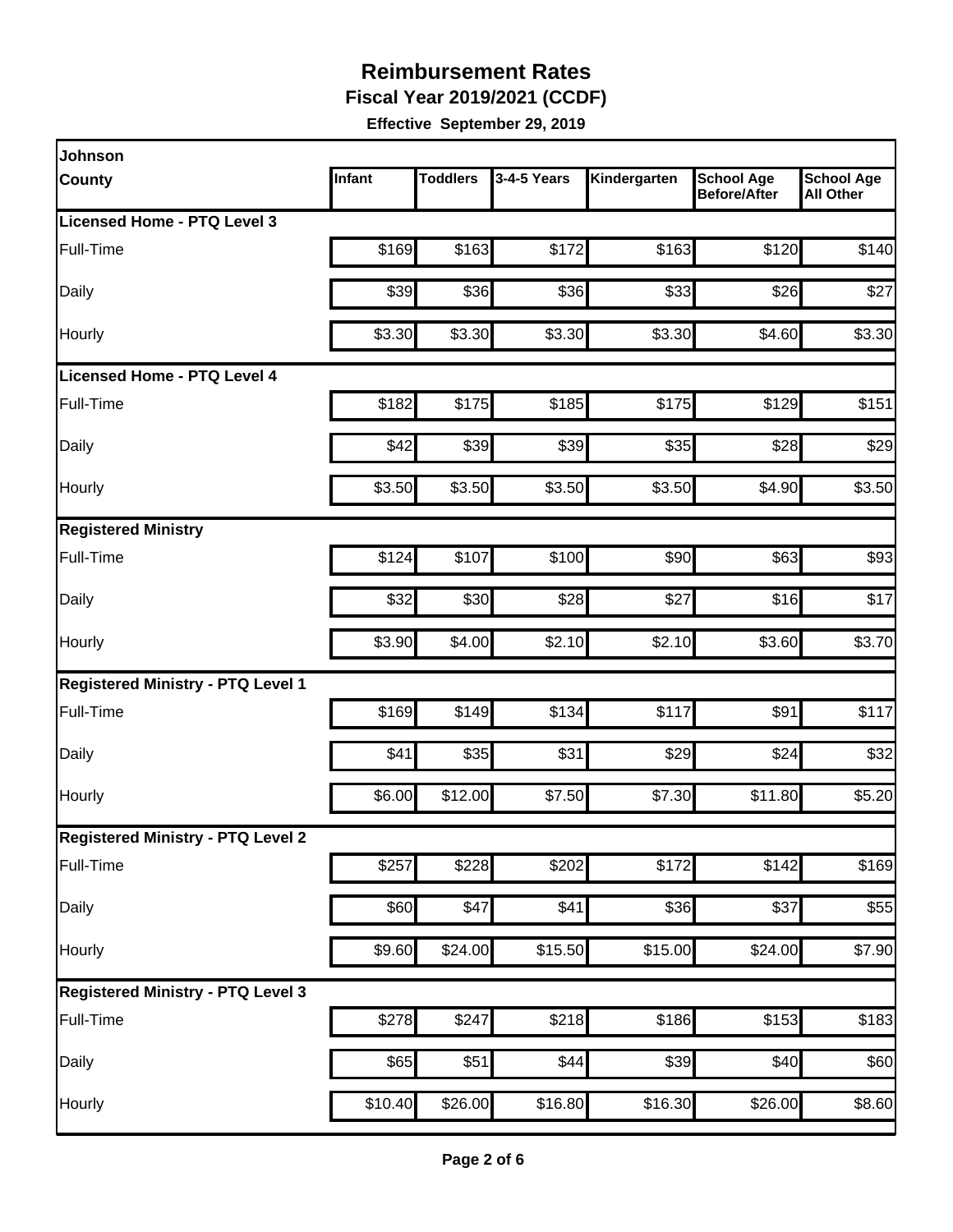**Fiscal Year 2019/2021 (CCDF)** 

| <b>Johnson</b>                           |               |                 |             |              |                                   |                                       |  |  |  |
|------------------------------------------|---------------|-----------------|-------------|--------------|-----------------------------------|---------------------------------------|--|--|--|
| <b>County</b>                            | <b>Infant</b> | <b>Toddlers</b> | 3-4-5 Years | Kindergarten | <b>School Age</b><br>Before/After | <b>School Age</b><br><b>All Other</b> |  |  |  |
| <b>Registered Ministry - PTQ Level 4</b> |               |                 |             |              |                                   |                                       |  |  |  |
| Full-Time                                | \$300         | \$266           | \$235       | \$200        | \$165                             | \$197                                 |  |  |  |
| Daily                                    | \$70          | \$55            | \$48        | \$42         | \$43                              | \$64                                  |  |  |  |
| Hourly                                   | \$11.20       | \$28.00         | \$18.10     | \$17.50      | \$28.00                           | \$9.20                                |  |  |  |
| <b>Exempt Center</b>                     |               |                 |             |              |                                   |                                       |  |  |  |
| Full-Time                                | \$124         | \$107           | \$100       | \$90         | \$63                              | \$93                                  |  |  |  |
| Daily                                    | \$32          | \$30            | \$28        | \$27         | \$16                              | \$17                                  |  |  |  |
| Hourly                                   | \$3.90        | \$4.00          | \$2.10      | \$2.10       | \$3.60                            | \$3.70                                |  |  |  |
| <b>Accredited Exempt Center</b>          |               |                 |             |              |                                   |                                       |  |  |  |
| Full-Time                                | \$222         | \$189           | \$167       | \$142        | \$128                             | \$155                                 |  |  |  |
| Daily                                    | \$50          | \$43            | \$36        | \$33         | \$34                              | \$51                                  |  |  |  |
| Hourly                                   | \$7.70        | \$22.00         | \$14.20     | \$13.80      | \$22.00                           | \$7.30                                |  |  |  |
| <b>Exempt Home</b>                       |               |                 |             |              |                                   |                                       |  |  |  |
| Full-Time                                | \$85          | \$85            | \$85        | \$85         | \$54                              | \$85                                  |  |  |  |
| Daily                                    | \$21          | \$21            | \$18        | \$18         | \$11                              | \$16                                  |  |  |  |
| Hourly                                   | \$2.50        | \$2.50          | \$2.50      | \$2.50       | \$2.70                            | \$2.50                                |  |  |  |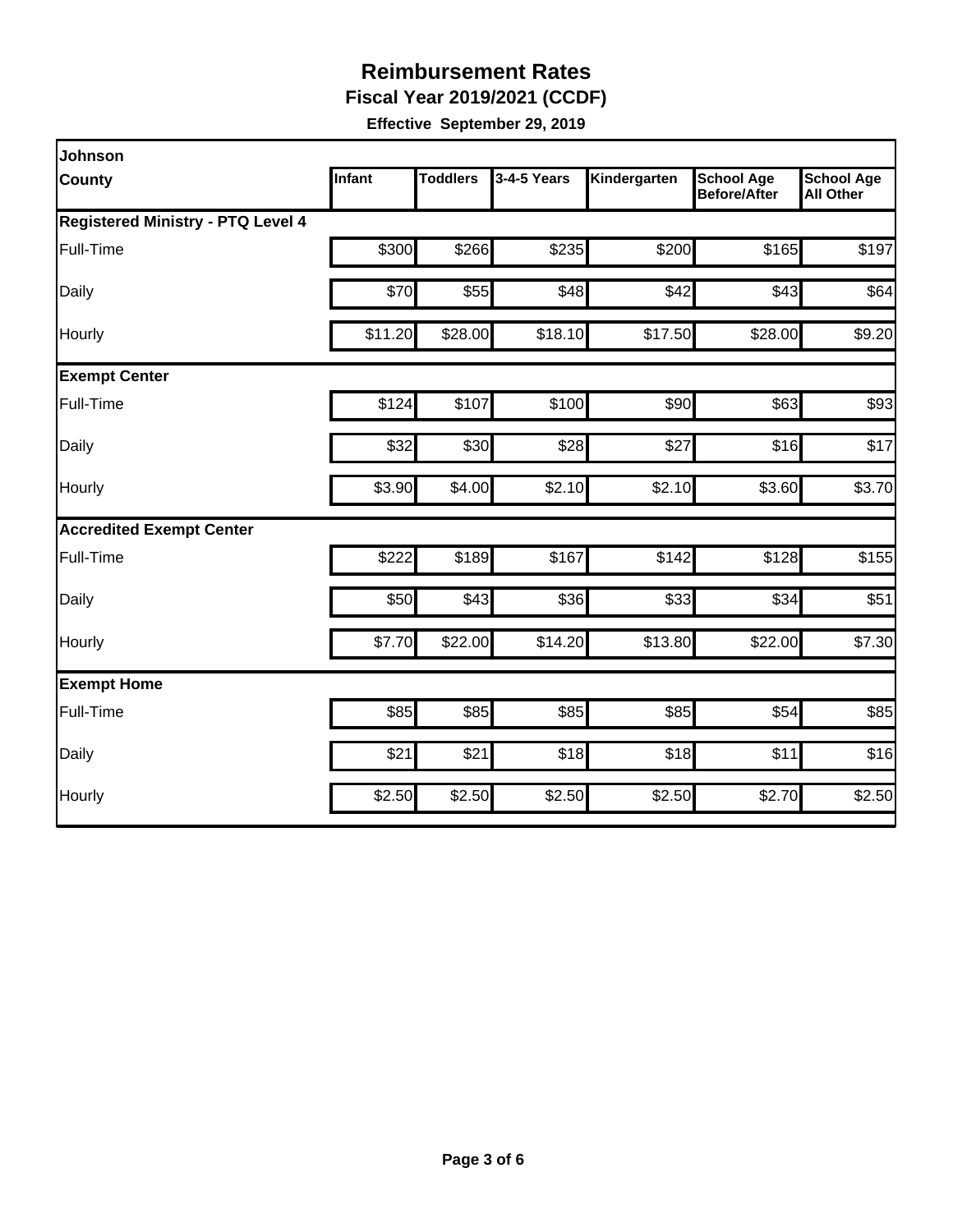#### **Reimbursement Rates School Year 2019/2021 (OMW Pre-K)**

| Johnson                       |        |                 |             |              |                                   |                                       |
|-------------------------------|--------|-----------------|-------------|--------------|-----------------------------------|---------------------------------------|
| <b>County</b>                 | Infant | <b>Toddlers</b> | 3-4-5 Years | Kindergarten | <b>School Age</b><br>Before/After | <b>School Age</b><br><b>All Other</b> |
| Licensed Center - PTQ Level 3 |        |                 |             |              |                                   |                                       |
| Full-Time                     |        |                 | \$239.80    |              |                                   |                                       |
| Daily                         |        |                 |             |              |                                   |                                       |
| Hourly                        |        |                 |             |              |                                   |                                       |
| Licensed Center - PTQ Level 4 |        |                 |             |              |                                   |                                       |
| Full-Time                     |        |                 | \$258.50    |              |                                   |                                       |
| Daily                         |        |                 |             |              |                                   |                                       |
| Hourly                        |        |                 |             |              |                                   |                                       |
| Licensed Home - PTQ Level 3   |        |                 |             |              |                                   |                                       |
| Full-Time                     |        |                 | \$189.20    |              |                                   |                                       |
| Daily                         |        |                 |             |              |                                   |                                       |
| Hourly                        |        |                 |             |              |                                   |                                       |
| Licensed Home - PTQ Level 4   |        |                 |             |              |                                   |                                       |
| Full-Time                     |        |                 | \$203.50    |              |                                   |                                       |
| Daily                         |        |                 |             |              |                                   |                                       |
| Hourly                        |        |                 |             |              |                                   |                                       |
| VCP Ministry - PTQ Level 0    |        |                 |             |              |                                   |                                       |
| Full-Time                     |        |                 | \$110.00    |              |                                   |                                       |
| Daily                         |        |                 |             |              |                                   |                                       |
| Hourly                        |        |                 |             |              |                                   |                                       |
| VCP Ministry - PTQ Level 3    |        |                 |             |              |                                   |                                       |
| Full-Time                     |        |                 | \$239.80    |              |                                   |                                       |
| Daily                         |        |                 |             |              |                                   |                                       |
| Hourly                        |        |                 |             |              |                                   |                                       |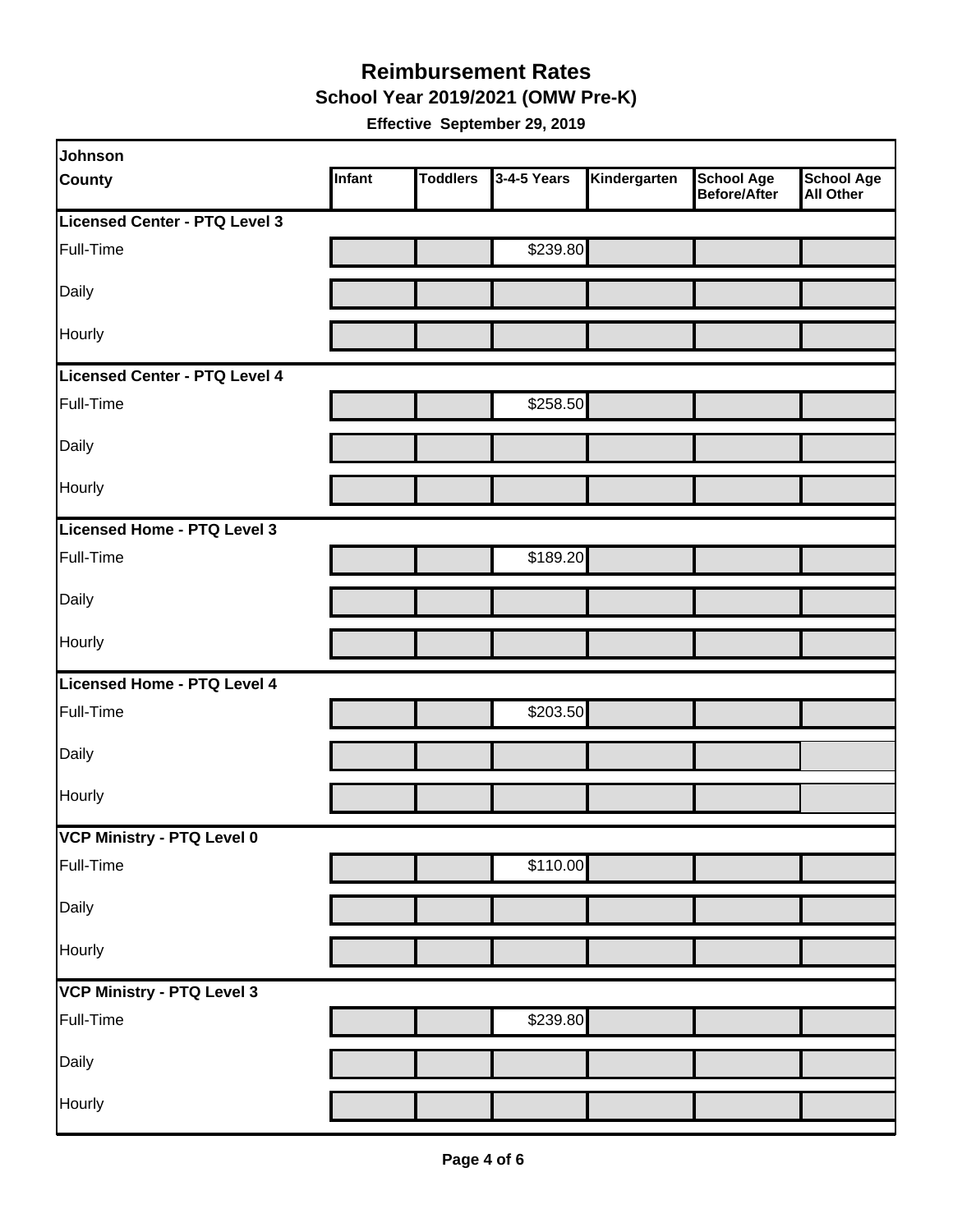**School Year 2019/2021 (OMW Pre-K)** 

| Johnson                                        |        |                 |             |              |                                          |                                       |  |  |
|------------------------------------------------|--------|-----------------|-------------|--------------|------------------------------------------|---------------------------------------|--|--|
| <b>County</b>                                  | Infant | <b>Toddlers</b> | 3-4-5 Years | Kindergarten | <b>School Age</b><br><b>Before/After</b> | <b>School Age</b><br><b>All Other</b> |  |  |
| <b>VCP Ministry - PTQ Level 4</b>              |        |                 |             |              |                                          |                                       |  |  |
| Full-Time                                      |        |                 | \$258.50    |              |                                          |                                       |  |  |
| Daily                                          |        |                 |             |              |                                          |                                       |  |  |
| Hourly                                         |        |                 |             |              |                                          |                                       |  |  |
| Private Accredited School - PTQ Level 0        |        |                 |             |              |                                          |                                       |  |  |
| Full-Time                                      |        |                 | \$184.80    |              |                                          |                                       |  |  |
| Daily                                          |        |                 |             |              |                                          |                                       |  |  |
| Hourly                                         |        |                 |             |              |                                          |                                       |  |  |
| Private Accredited School - PTQ Level 1        |        |                 |             |              |                                          |                                       |  |  |
| Full-Time                                      |        |                 | \$184.80    |              |                                          |                                       |  |  |
| Daily                                          |        |                 |             |              |                                          |                                       |  |  |
| Hourly                                         |        |                 |             |              |                                          |                                       |  |  |
| <b>Private Accredited School - PTQ Level 2</b> |        |                 |             |              |                                          |                                       |  |  |
| Full-Time                                      |        |                 | \$222.20    |              |                                          |                                       |  |  |
| Daily                                          |        |                 |             |              |                                          |                                       |  |  |
| Hourly                                         |        |                 |             |              |                                          |                                       |  |  |
| Private Accredited School - PTQ Level 3        |        |                 |             |              |                                          |                                       |  |  |
| Full-Time                                      |        |                 | \$239.80    |              |                                          |                                       |  |  |
| Daily                                          |        |                 |             |              |                                          |                                       |  |  |
| Hourly                                         |        |                 |             |              |                                          |                                       |  |  |
| Private Accredited School - PTQ Level 4        |        |                 |             |              |                                          |                                       |  |  |
| Full-Time                                      |        |                 | \$258.50    |              |                                          |                                       |  |  |
| Daily                                          |        |                 |             |              |                                          |                                       |  |  |
| Hourly                                         |        |                 |             |              |                                          |                                       |  |  |